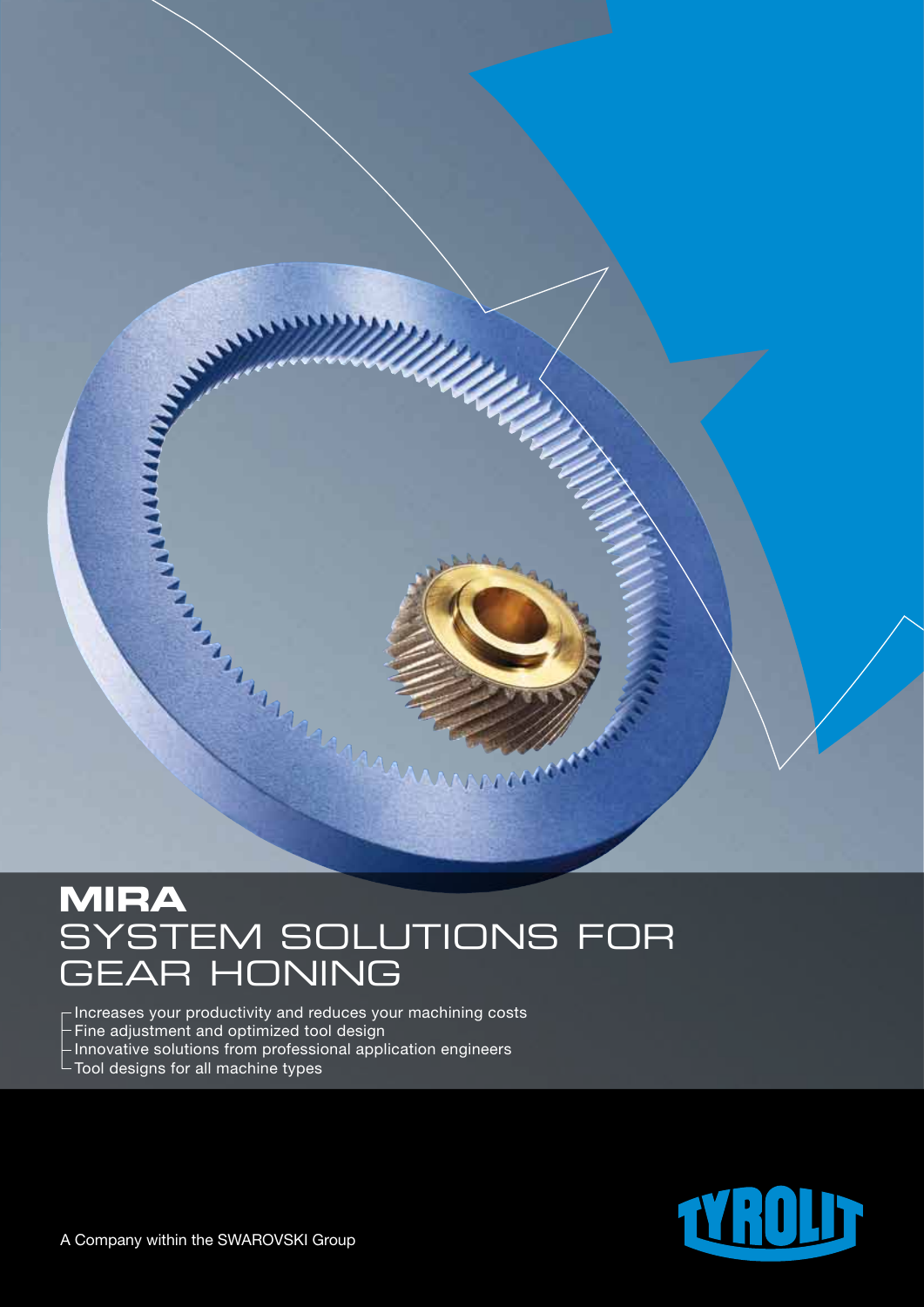

# **MIRA HONING RINGS for gear flank honing**

TYROLIT offers the entire system of MIRA honing ring, MIRA diamond dressing wheel and MIRA diamond dressing ring. Over 15 years of experience in gear honing back up our status as market leader with top quality. The MIRA product range includes externally and internally profiled honing rings for structure honing and power honing. Results from our in-house test center and R & D department are continuously transferred to the production. Our application engineering team for gear tools provides on-site support and will help you to develop the best technical solutions for your applications. The comprehensive TYROLIT stock program of semi-finished parts ensures the shortest possible delivery times.



Increase of up to 50% (100%) in the dressing cycles for vitrified honing rings

#### **Epoxy resin honing ring specifications for Fässler, Gleason-Hurth, Seiwa, EMAG, Kapp and Kanzaki honing machines**

| <b>Specification</b> | <b>Product</b> | Grit                            | <b>Bond</b> |
|----------------------|----------------|---------------------------------|-------------|
| RFX-210              | Standard       | Special fused aluminum oxide    | Compound    |
| RFX-220              | Premium        | Special fused aluminum oxide    | Compound    |
| REX-018              | Standard       | Sintered aluminum oxide mixture | Epoxy resin |

The MIRA honing rings range comprises:

## **Epoxy resin honing rings**

A wide range of specification for various applications.

#### **Compound honing rings**

The outstanding stock-removal properties of a vitrified honing ring combined with the properties of epoxy resin bonding. We offer high-performance specifications.

#### **Vitrified honing rings**

The high-performance vitrified bonds achieve the top stock removal rates of up to 0.1 mm per flank.

## **Vitrified honing ring specifications for Präwema SyncroFine power honing machines**

| <b>Specification</b> | <b>Product</b> | Grit                            | <b>Bond</b> |
|----------------------|----------------|---------------------------------|-------------|
| RFX-464              | Standard       | Special fused aluminum oxide    | Vitrified   |
| <b>RFX-710</b>       | Premium        | Special fused aluminum oxide    | Vitrified   |
| RFX-820              | Standard       | Sintered aluminum oxide mixture | Vitrified   |
| REX-850              | Premium        | Sintered aluminum oxide mixture | Vitrified   |
| REX-880              | Premium        | Sintered aluminum oxide mixture | Vitrified   |

### **Vitrified honing ring specifications for Fässler, Gleason-Hurth, Seiwa, EMAG, Kapp and Kanzaki power honing machines**

| <b>Specification</b> | <b>Product</b> | Grit                            | <b>Bond</b> |
|----------------------|----------------|---------------------------------|-------------|
| REX-510              | Standard       | Special fused aluminum oxide    | Vitrified   |
| REX-520              | Premium        | Special fused aluminum oxide    | Vitrified   |
| REX-530              | Standard       | Sintered aluminum oxide mixture | Vitrified   |
| RFX-540              | Premium        | Sintered aluminum oxide mixture | Vitrified   |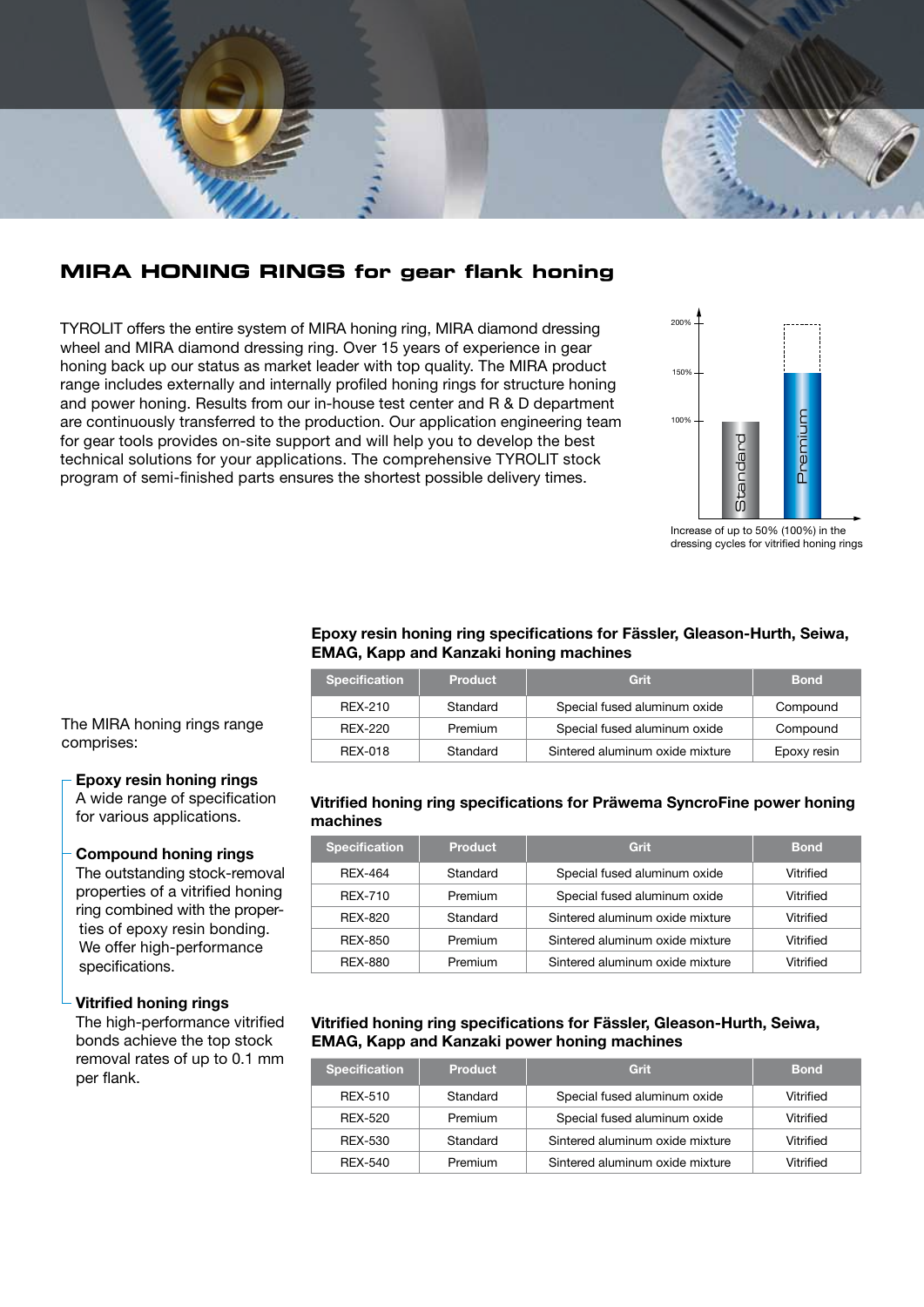

# **MIRA DIAMOND DRESSING GEARS**

With the MIRA diamond dressing wheel, TYROLIT offers a tool that can be used for dressing of internally and externally geared honing rings, for dressing globoid wheels on Reishauer RZP and RZF machines and for dressing profiled grinding wheels in continuous generating grinding. Having a system solution from a single source ensures the fine adjustment and harmonization of the tools as well as optimized tool and profile design. Single-part production is guaranteed for these products. Complex gear corrections and twists are realized on topological Maag gear grinding machines. MIRA diamond dressing wheels are produced using either positive electroplating or double-reverse plating in our state-of-the-art production facilities.



MIRA diamond dressing wheel manufactured using positive electroplating for Präwema SyncroFine power honing machines



MIRA diamond dressing wheel with shaft manufactured using positive electroplating



MIRA diamond dressing wheel manufactured using double-reverse plating



High-precision grinding of MIRA diamond dressing wheels on Maag gear grinding machines

# **Your benefits**

- Independent and specialized production facilities for the finished product
- System solutions from a single source
- System supplier
- Integrated tool identification system / Wheel Memory
- Profile design for the most complex gear corrections
- Optimized gear design and technical support
- Realization of topological corrections
- Customized production
- Market leader with top quality
- Professional and expert technical support team